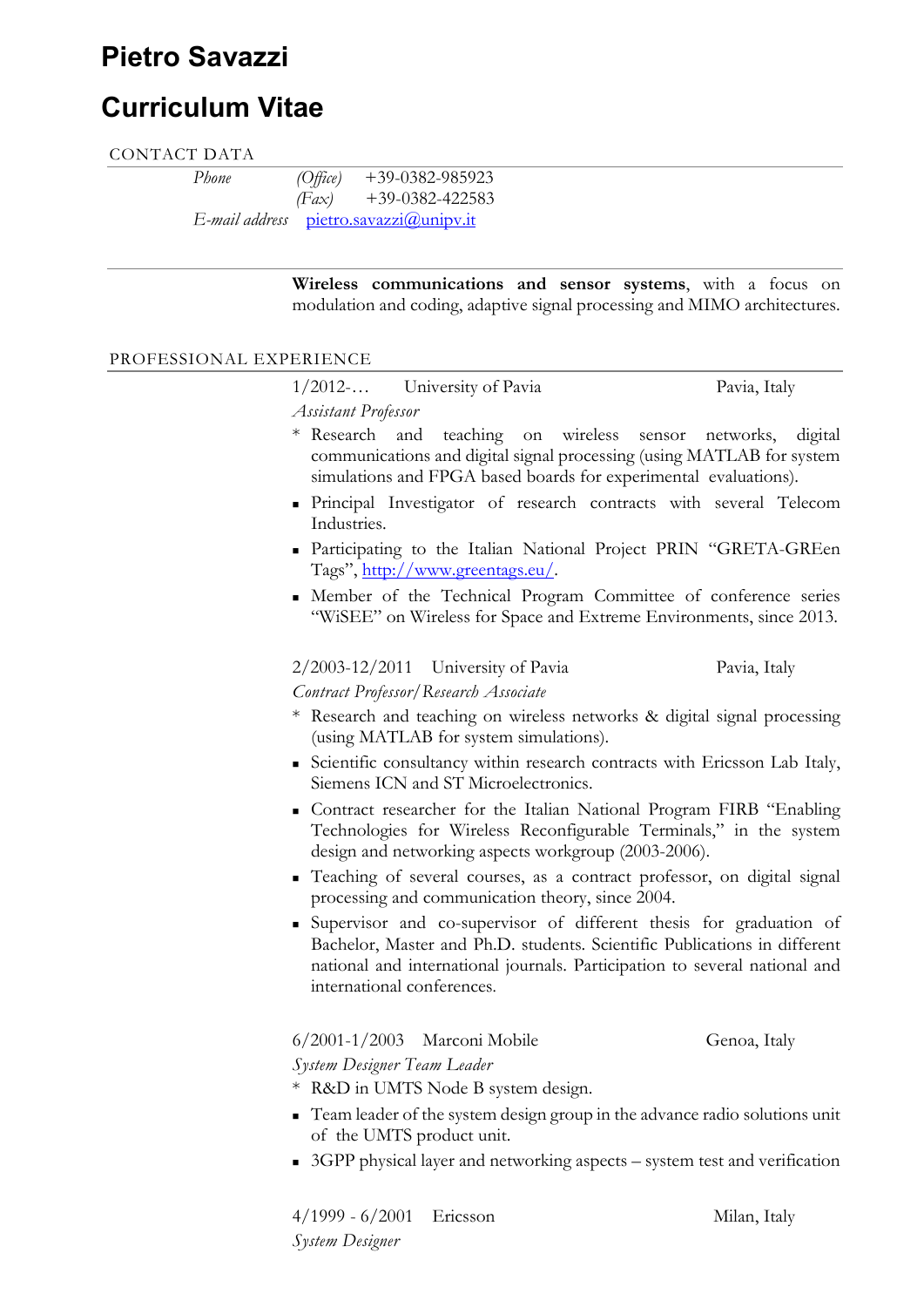- \* R&D in the field of SDH high capacity modems for microwave radio relay links and point to multi-point microwave radio access systems (ETSI BRAN Hyperaccess)
- **FDD** and TDD-TDMA radio access systems.
- **Contribution to ETSI BRAN Hiperaccess standardization process.**

#### EDUCATION

| $11/1995 - 4/1999$ University of Pavia<br>* Ph.D. course in Electronics Engineering & Computer Science. |  | Pavia, Italy                                                                   |
|---------------------------------------------------------------------------------------------------------|--|--------------------------------------------------------------------------------|
| and Channel Models.                                                                                     |  | * Thesis on Mobile Radio Systems Transceivers: Equalization Techniques         |
| $10/1989 - 7/1995$ University of Pavia<br>curriculum.                                                   |  | Pavia, Italy<br>* 5-year degree in Electronics Engineering, Telecommunications |
| on fuzzy clustering.                                                                                    |  | * Final thesis on the analysis of multispectral remotely sensed images based   |

#### RESEARCH PROJECTS

- 2014-2016. Higher Data Rate Modem Design. Funded by SIAE Microelettronica, as the principal investigator.
- 2013-2016. Italian National Project PRIN "GRETA-GREen Tags", http://www.greentags.eu/.
- 2013. Packets modem design. Funded by FEROX COMMUNICATIONS S.L., as the principal investigator.
- 2012. High capacity M-QAM modem. Funded by SKYLINKS SRL, as the principal investigator.
- 2006-2008. Design of novel receivers and channel coding schemes for the next generation hard-disk drives (HDD). Funded by ST Microelectronics, Milan, Italy.
- 2006-2007 NAVISTO (NAVIgation System Technology Opportunities): European Programme devoted to create opportunities in GNSS applications (technology transfer project).
- 2005. Design of a complete digital receiver for an uplink BRAN Hiperaccess terminal - Study and design of a receiver based on cross-polar interference cancellation. Funded by Ericsson Lab Italy, Milan Italy.
- 2004. Optimization of low power consumption decoder for shortened Reed-Solomon codes. Funded by Ericsson Lab Italy, Milan Italy.
- 2003-2006. Italian National Program FIRB "Enabling Technologies for Wireless Reconfigurable Terminals".
- 2003. Validation of mobile radio system models. Funded by Siemens ICN, Milan, Italy.
- 1998. Error correcting schemes for digital radio relay links, supporting ATM traffic (funded by Marconi, Genoa, Italy)
- 1997-1998. Innovative solutions for DVB-T (Digital Video Broadcasting – Terrestrial) OFDM receiver equalization. Funded by ST Microelectronics, Milan, Italy.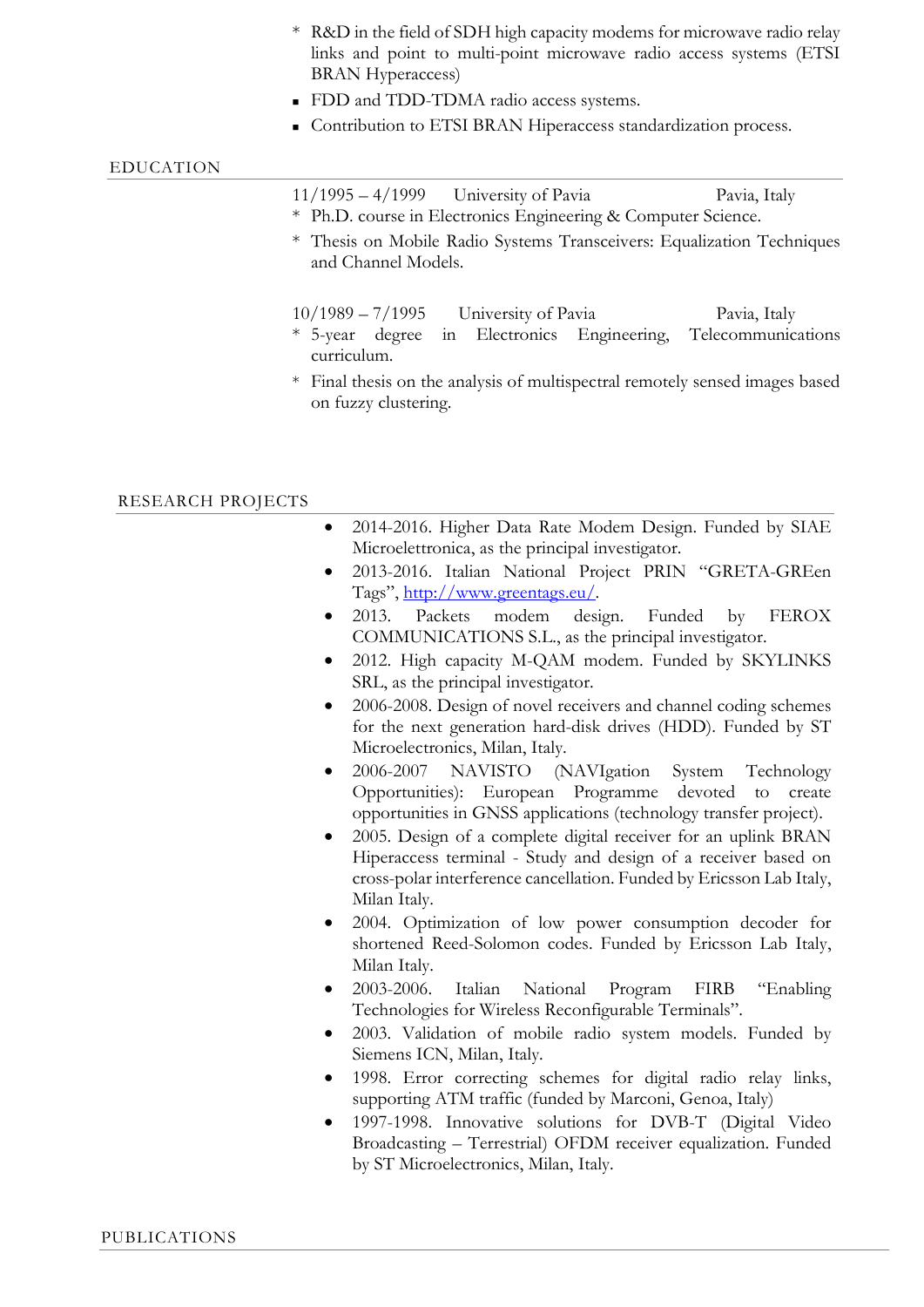- 18 papers on international peer-reviewed journals, of which many on IEEE journals.
- 48 publications at international conferences.
- One patent and two contributions to ETSI standardization.

## Recent publications

### Journal papers

- [J.1] Emanuele Goldoni, Pietro Savazzi, Anna Vizziello, "A Novel Channel Coding Scheme for RFID Generation-2 Systems," Electronics 2017, 6(1), 4; doi:10.3390/electronics6010004.
- [J.2] Anna Vizziello, Pietro Savazzi, "Efficient RFID Tag Identification Exploiting Hybrid UHF-UWB Tags and Compressive Sensing," IEEE Sensors Journal, Volume: 16, Issue: 12, June15, 2016, DOI: 10.1109/JSEN.2016.2551375.
- [J.3] Anna Vizziello, Pietro Savazzi, Roberta Borra," Joint Phase Recovery for XPIC System Exploiting Adaptive Kalman Filtering," IEEE Communications Letters, Volume: 20, Issue: 5, May 2016, DOI: 10.1109/LCOMM.2016.2542798.
- [J.4] Roberto Alesii, Piergiuseppe Di Marco, Fortunato Santucci, Pietro Savazzi, Roberto Valentini, Anna Vizziello, "Backscattering UWB/UHF hybrid solutions for multi-reader multi-tag passive RFID systems," EURASIP Journal on Embedded Systems, no. 1, Springer International Publishing, 2016, DOI: 10.1186/s13639-016-0031-0.
- [J.5] Luca Pasca, Niccolo Ricardi, Pietro Savazzi, Fabio Dell'Acqua, Paolo Gamba, "Comparison of efficient sparse reconstruction techniques applied to inverse synthetic aperture radar images," Journal of Applied Remote Sensing, vol. 9 , no. 1, International Society for Optics and Photonics, doi:10.1117/1.JRS.9.095071, 2015.
- [J.6] P. Gamba, E. Goldoni, P. Savazzi, P.G. Arpesi, C. Sopranzi, J-F. Dufour, and M. Lavagna, "Wireless Passive Sensors for Remote Sensing of Temperature on Aerospace Platforms," IEEE Sensors Journal, vol. 14, no. 11, November 2014, doi: 10.1109/JSEN.2014.2353623.

### Conference papers

- [C.1] Meenupriya Swaminathan, Anna Vizziello, Davy Duong, Pietro Savazzi and Kaushik R. Chowdhury," Beamforming in the Body: Energy-efficient and Collision-free Communication for Implants," IEEE International Conference on Computer Communications, INFOCOM 2017, 1-4 May 2017, Atlanta, GA, USA.
- [C.2] Pietro Savazzi, Anna Vizziello, "Carrier synchronization in distributed MIMO satellite links," IEEE International Conference on Wireless for Space and Extreme Environments (WiSEE 2015), University .of Central Florida, Orlando, FL, USA, 14-16 Dec. 2015, DOI: 10.1109/WiSEE.2015.7392990.